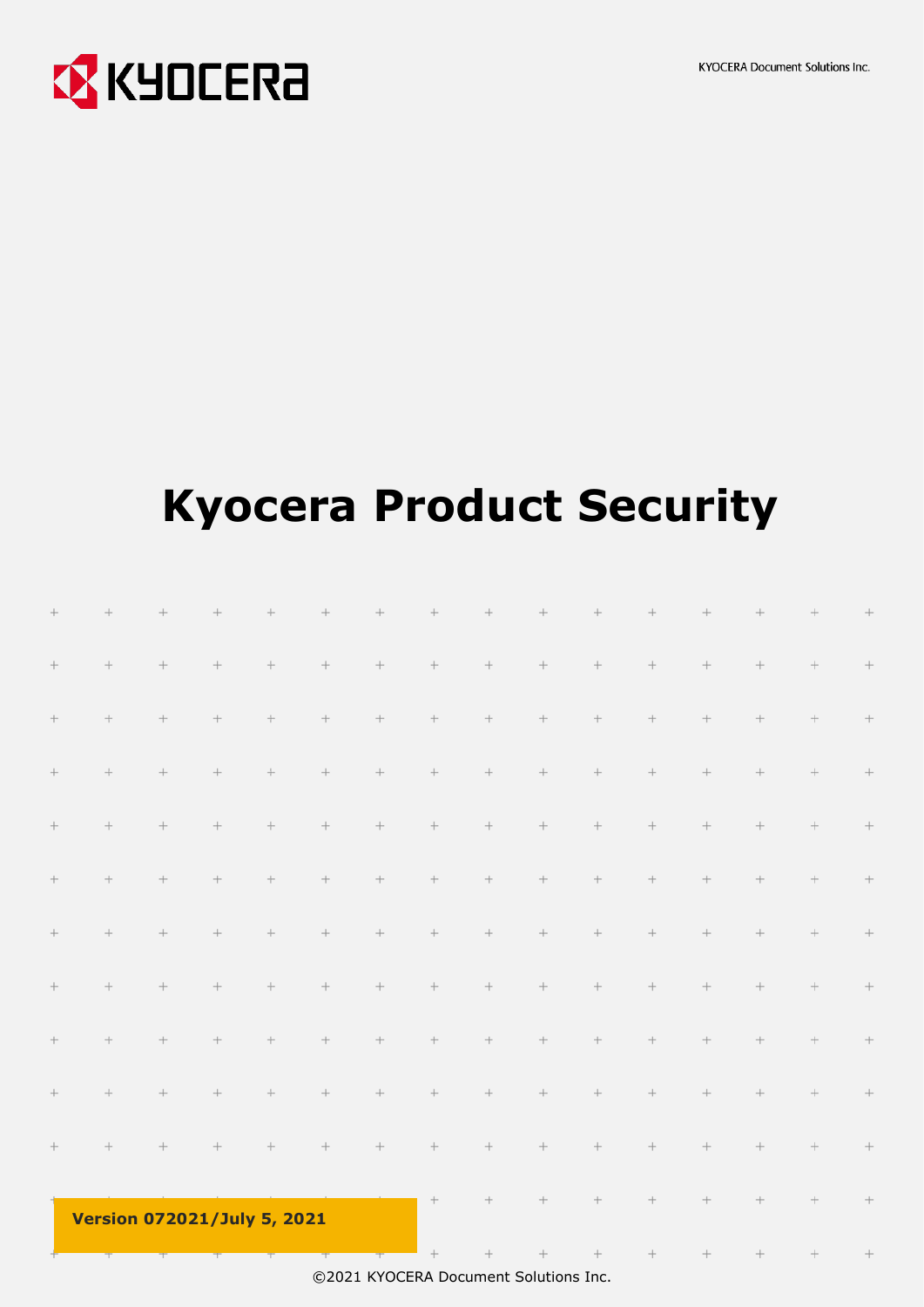#### **Table of Contents**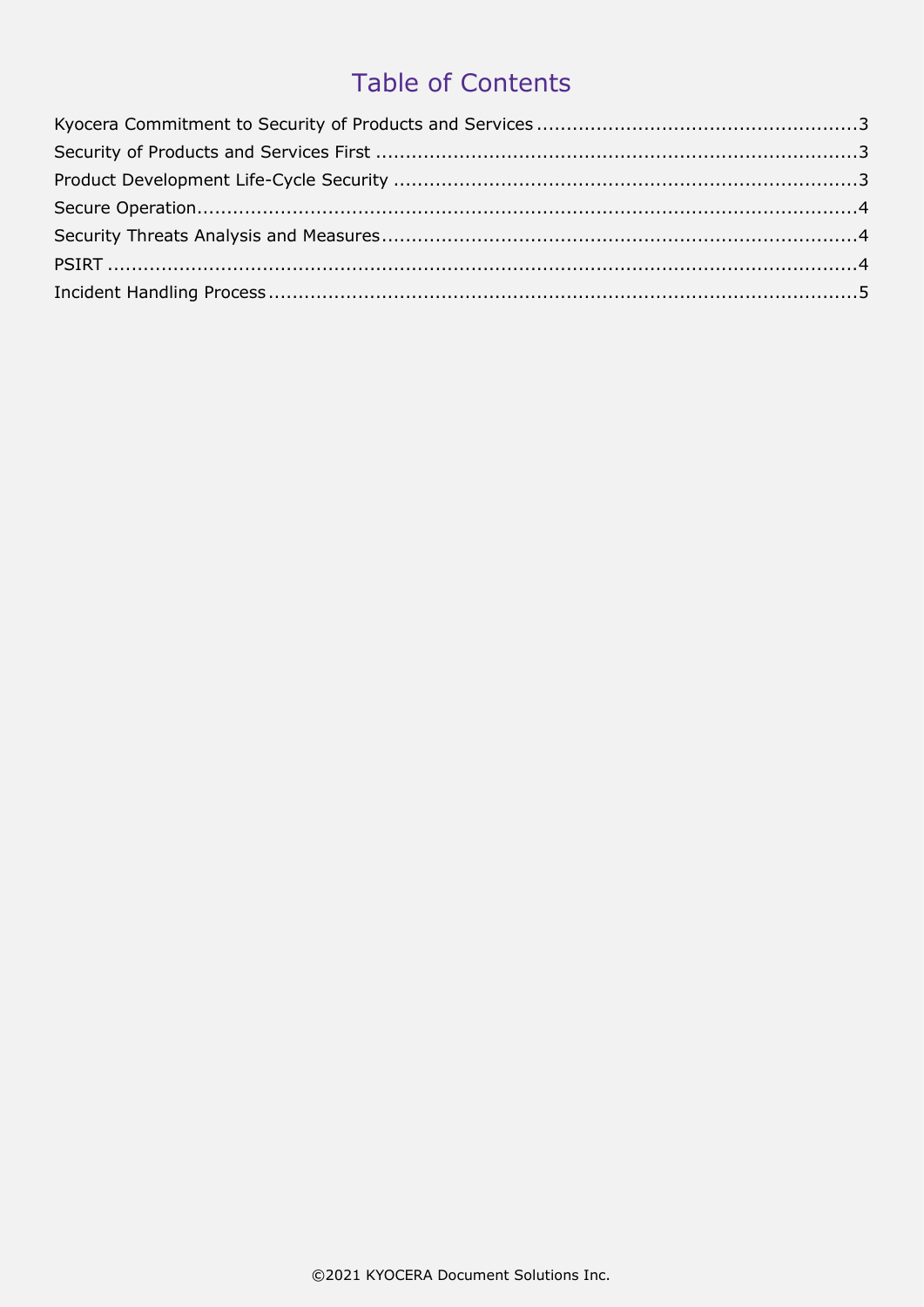# <span id="page-2-0"></span>Kyocera Commitment to Security of Products and Services

In recent years, cyberattacks have increased around the world. The various products connected to networks improve convenience while also exposing those products to the risks of the cyberattacks such as malicious unauthorized access and information leaks. To ensure that customers can use Kyocera products securely with ease, we commit to provide rigorous protection against these threats and minimize the risks with our security measures described in this document.

# <span id="page-2-1"></span>Security of Products and Services First

The security of products and services is always our top priority. Kyocera implements appropriate security measures in all phases of the product development life cycle. Especially given the "Security by Design" principle that security should be engineered into products at the earliest stage. Kyocera works hard not to create any vulnerabilities in the product from the outset. Also, after products are released to the markets, we continuously provide customers with secure products and services.

# <span id="page-2-2"></span>Product Development Life-Cycle Security

Kyocera takes strong security measures in product development lifecycle security, including planning, development, evaluation, production, and sales:

- In the planning phase, we continuously check for the newest security trends and vulnerability information. We learn from the vulnerability information to incorporate them into our new models and solve any security issues at an early stage.
- In the development phase, we actively utilize security design, secure programming, or static analysis tools for development. We also strictly check throughout the development process for potential vulnerabilities to ensure we do not embed any known issues.
- In the evaluation phase, we conduct testing not only within Kyocera but also conduct another security evaluation using an objective, independent third-party organization before releasing our products.
- In the production phase, we establish a secure environment and ensure secure production by strictly following procedures that enable us to perform precise operations.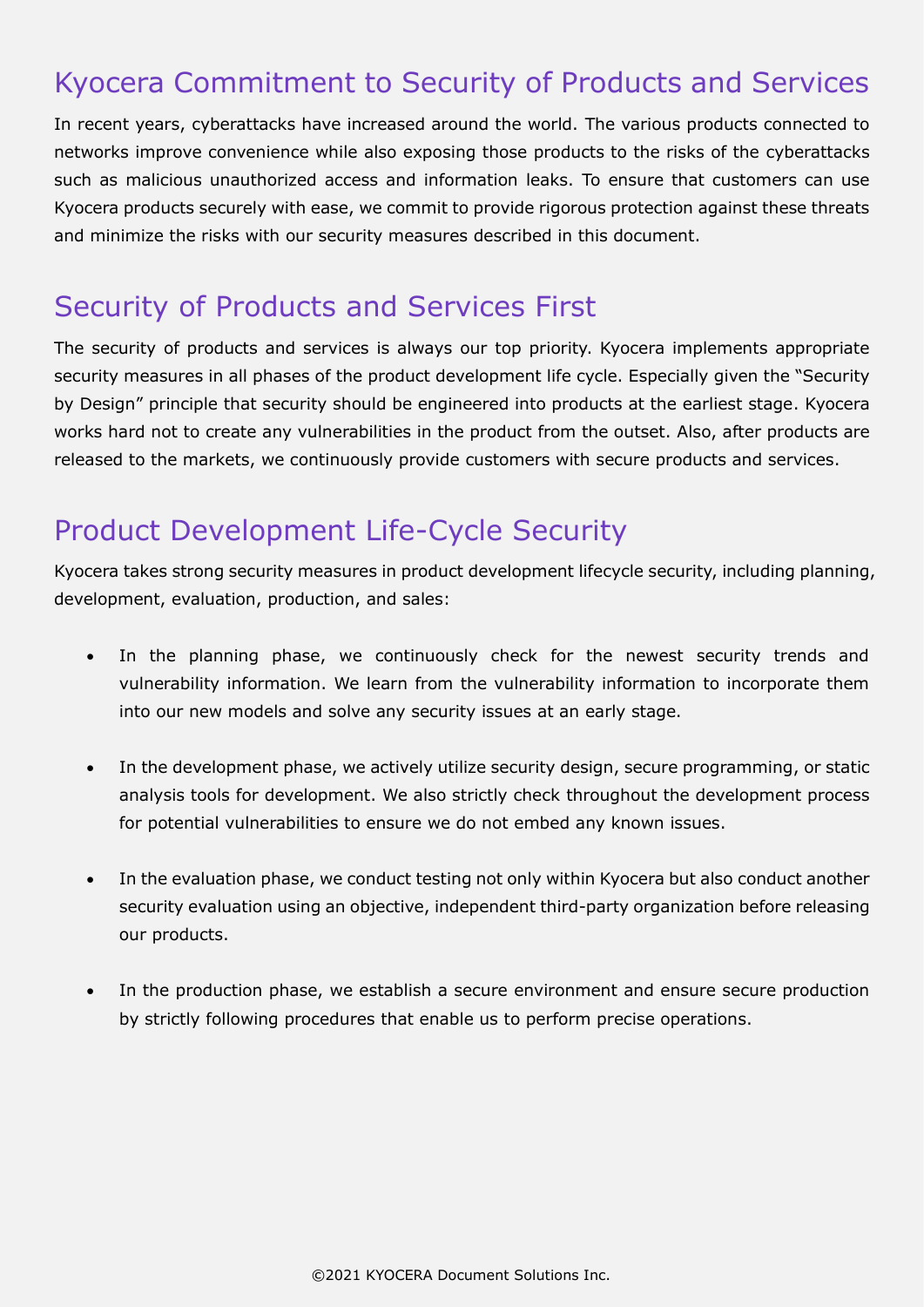# <span id="page-3-0"></span>Secure Operation

Even if sufficient security measures are taken at the time of product release, they may become insufficient later because new vulnerabilities are discovered daily. We continuously work hard to identify a security vulnerability, mitigate its impact, and take appropriate security measures against them after product release and operation.

# <span id="page-3-1"></span>Security Threats Analysis and Measures

Kyocera conducts threat analysis to proactively eliminate any vulnerabilities at the upstream stages of development. More specifically, we consider what assets need to be protected, what potential threats to the assets are, what the risks caused by the threats are, and what security measures should be taken against the risks. These are all incorporated in security requirements before development.

#### <span id="page-3-2"></span>PSIRT

When an incident occurs, an organization must take immediate action. Kyocera has established a team called PSIRT (Product Security Incident Response Team) internally. PSIRT is composed of representatives from development, quality assurance, risk management, public relations, and Kyocera Group sales companies to quickly respond to security issues (i.e., vulnerabilities and incidents). PSIRT is an organization focused on risk management related to security vulnerabilities that potentially threaten the confidentiality, integrity, or availability of Kyocera's products and services.

PSIRT has roles such as early detection of critical vulnerabilities in our products, prompt response to vulnerabilities in our products, and communication management with stakeholders.

When a vulnerability is found in practical, PSIRT takes appropriate action in accordance with the following incident handling process.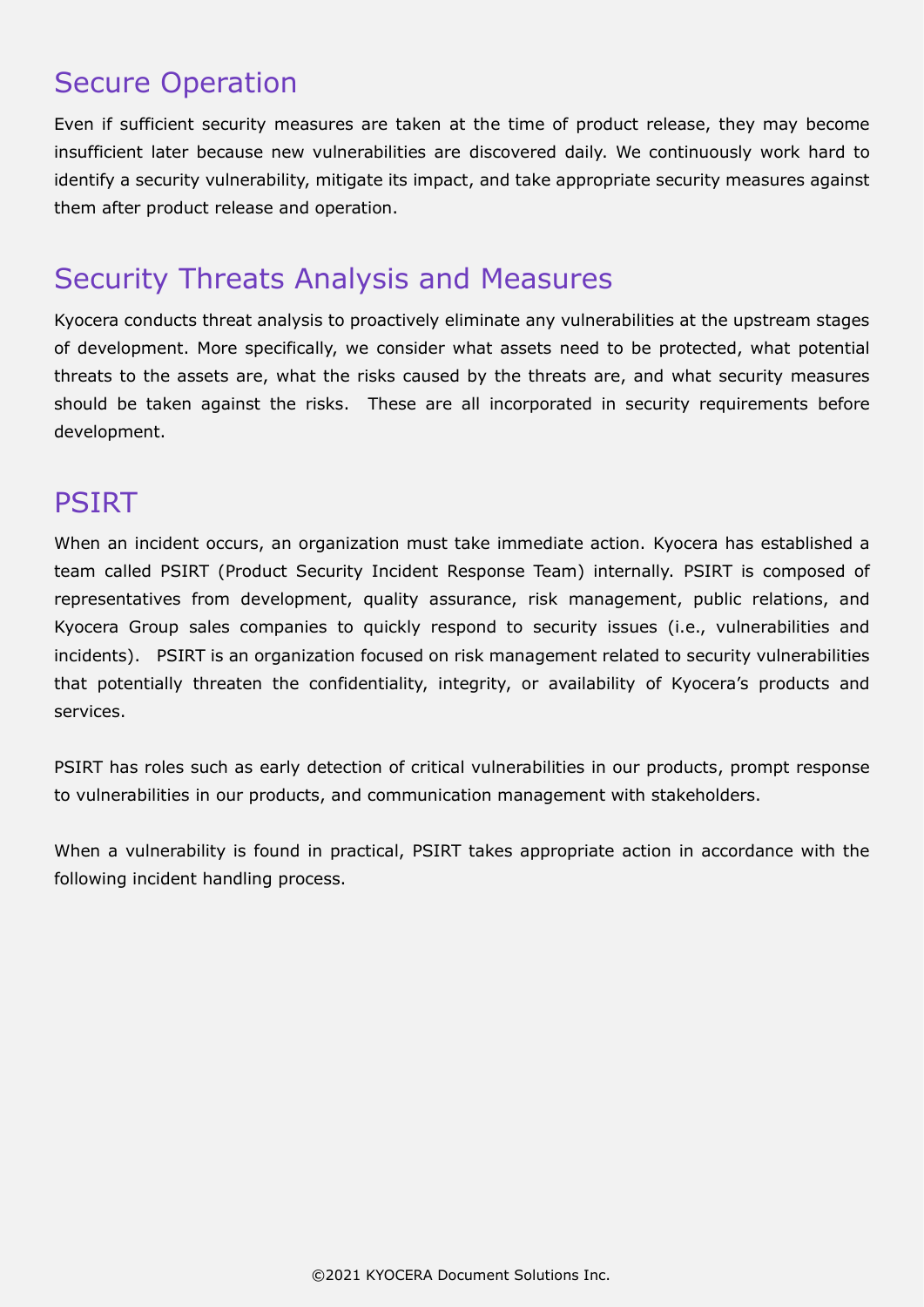# <span id="page-4-0"></span>Incident Handling Process

Once a vulnerability is discovered, Kyocera focuses on responding promptly and appropriately, including responding to customers based on security vulnerability information. PSIRT generally proceeds in the following four steps: (1) gathering and sharing security vulnerability information, (2) investigating security issues and analyzing their impact on our products, (3) taking security measures against vulnerabilities, and (4) announcing to the public.



(1) Gathering and sharing security vulnerability information We mainly check security information at an official open databases of vulnerability information such as CVE, JPCERT, and US-CERT, and search and obtain security information from the press such as newspapers and the Internet. More information is also provided by contacting the customer's nearest sales company or by inter-office members.

CVE: Common Vulnerabilities and Exposures JPCERT: Japan Computer Emergency Response Team US-CERT: United States Computer Emergency Readiness Team

- (2) Investigating security issues and analyzing their impact on our products At the development division, we investigate and analyze the phenomenon's effects when a vulnerability is exploited, the difficulty and conditions when a malicious attacker tries to exploit a vulnerability.
- (3) Taking security measures against vulnerabilities From above, if the results indicate that there is an impact, the development division continues to prepare technical and operational measures such as applying security patches.
- (4) Announcing to the public We make an announcement of our security measures via the Kyocera website, the PSIRT contact window, sales companies, or a service person.